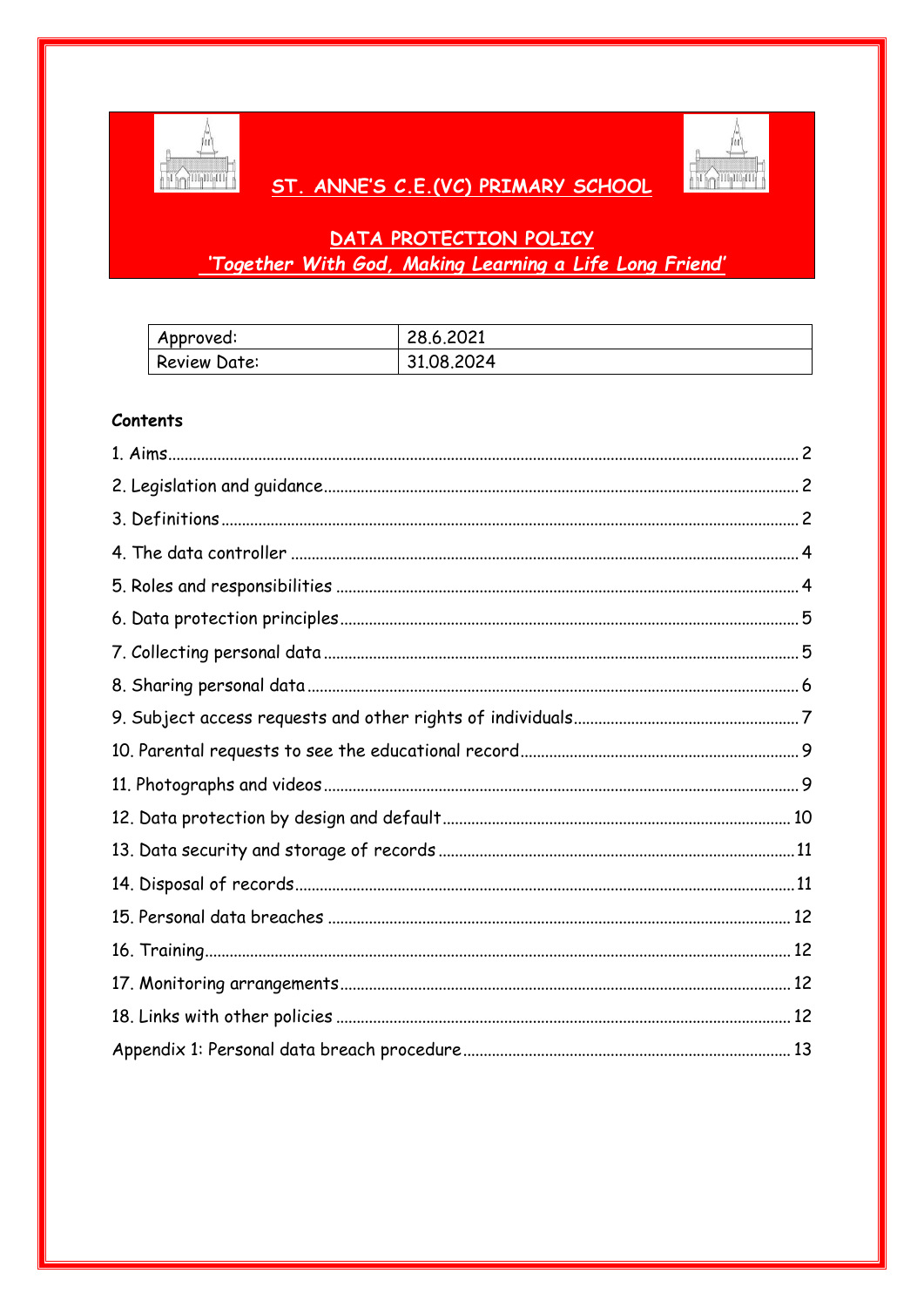# **1. Aims**

Our school aims to ensure that all personal data collected about staff, pupils, parents, governors, visitors and other individuals is collected, stored and processed in accordance with the [General Data Protection Regulation \(GDPR\)](http://data.consilium.europa.eu/doc/document/ST-5419-2016-INIT/en/pdf) and the expected provisions of the Data Protection Act 2018 (DPA 2018) as set out in the [Data](https://publications.parliament.uk/pa/bills/cbill/2017-2019/0153/18153.pdf)  [Protection](https://publications.parliament.uk/pa/bills/cbill/2017-2019/0153/18153.pdf) Bill.

This policy applies to all personal data, regardless of whether it is in paper or electronic format.

# **2. Legislation and guidance**

This policy meets the requirements of the GDPR and the expected provisions of the DPA 2018. It is based on guidance published by the Information Commissioner's Office (ICO) on the [GDPR](https://ico.org.uk/for-organisations/guide-to-the-general-data-protection-regulation-gdpr/) and the ICO's [code of practice for subject access requests.](https://ico.org.uk/media/for-organisations/documents/2014223/subject-access-code-of-practice.pdf)

In addition, this policy complies with regulation 5 of the [Education \(Pupil Information\)](http://www.legislation.gov.uk/uksi/2005/1437/regulation/5/made)  [\(England\) Regulations 2005](http://www.legislation.gov.uk/uksi/2005/1437/regulation/5/made), which gives parents the right of access to their child's educational record.

| Term                                | Definition                                                                                                                                         |
|-------------------------------------|----------------------------------------------------------------------------------------------------------------------------------------------------|
| Personal data                       | Any information relating to an identified,<br>or identifiable, individual.                                                                         |
|                                     | This may include the individual's:                                                                                                                 |
|                                     | Name (including initials)<br>$\bullet$                                                                                                             |
|                                     | Identification number                                                                                                                              |
|                                     | Location data                                                                                                                                      |
|                                     | Online identifier, such as a<br>username                                                                                                           |
|                                     | It may also include factors specific to<br>the individual's physical, physiological,<br>genetic, mental, economic, cultural or<br>social identity. |
| Special categories of personal data | Personal data which is more sensitive and<br>so needs more protection, including<br>information about an individual's:                             |

# **3. Definitions**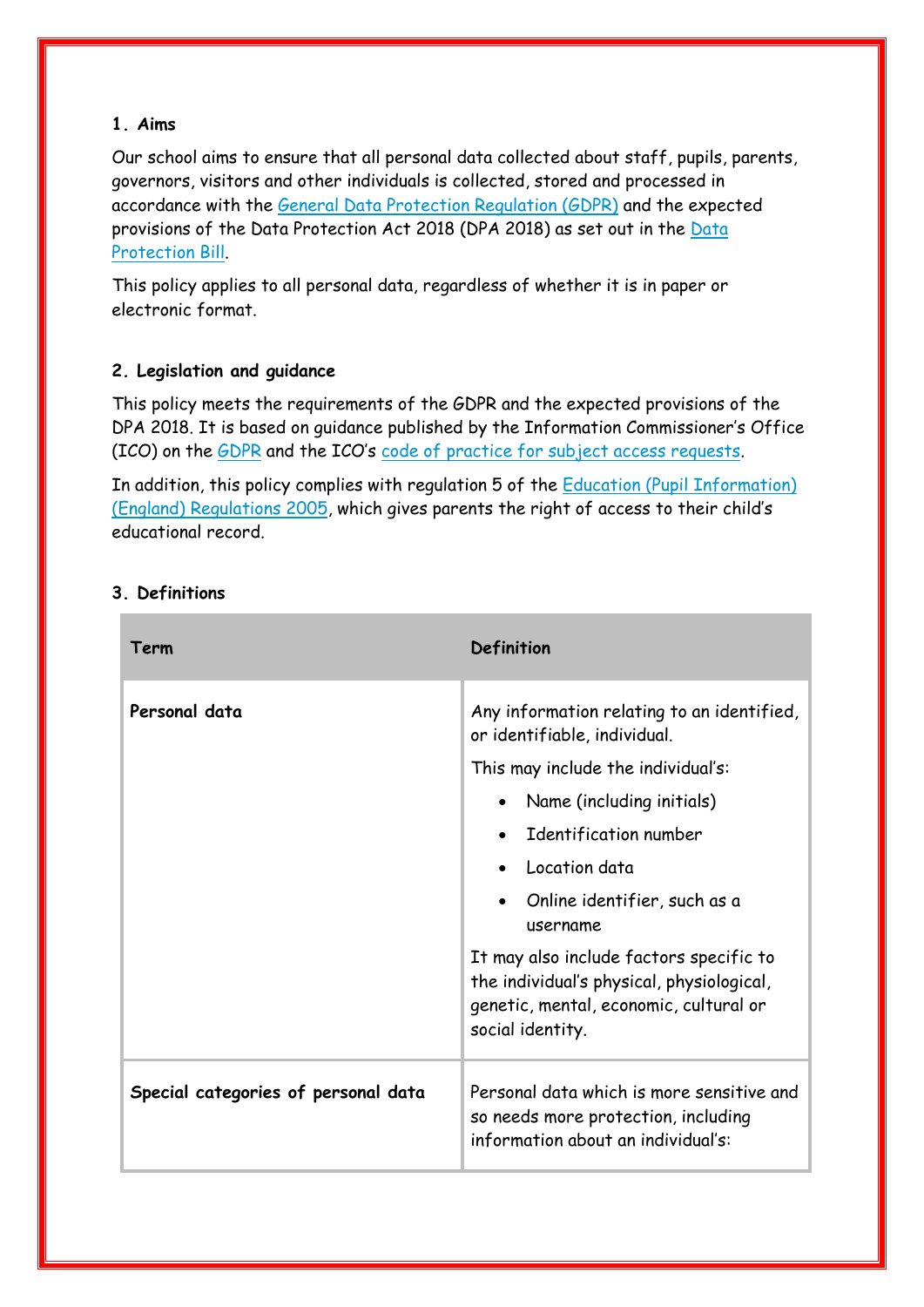|                      | Racial or ethnic origin<br>Political opinions<br>$\bullet$<br>Religious or philosophical beliefs<br>Trade union membership<br>Genetics<br>Biometrics (such as fingerprints,<br>retina and iris patterns), where<br>used for identification purposes<br>Health - physical or mental<br>Sex life or sexual orientation |
|----------------------|----------------------------------------------------------------------------------------------------------------------------------------------------------------------------------------------------------------------------------------------------------------------------------------------------------------------|
| Processing           | Anything done to personal data, such as<br>collecting, recording, organising,<br>structuring, storing, adapting, altering,<br>retrieving, using, disseminating, erasing<br>or destroying.<br>Processing can be automated or manual.                                                                                  |
| Data subject         | The identified or identifiable individual<br>whose personal data is held or processed.                                                                                                                                                                                                                               |
| Data controller      | A person or organisation that determines<br>the purposes and the means of<br>processing of personal data.                                                                                                                                                                                                            |
| Data processor       | A person or other body, other than an<br>employee of the data controller, who<br>processes personal data on behalf of the<br>data controller.                                                                                                                                                                        |
| Personal data breach | A breach of security leading to the<br>accidental or unlawful destruction, loss,<br>alteration, unauthorised disclosure of, or<br>access to personal data.                                                                                                                                                           |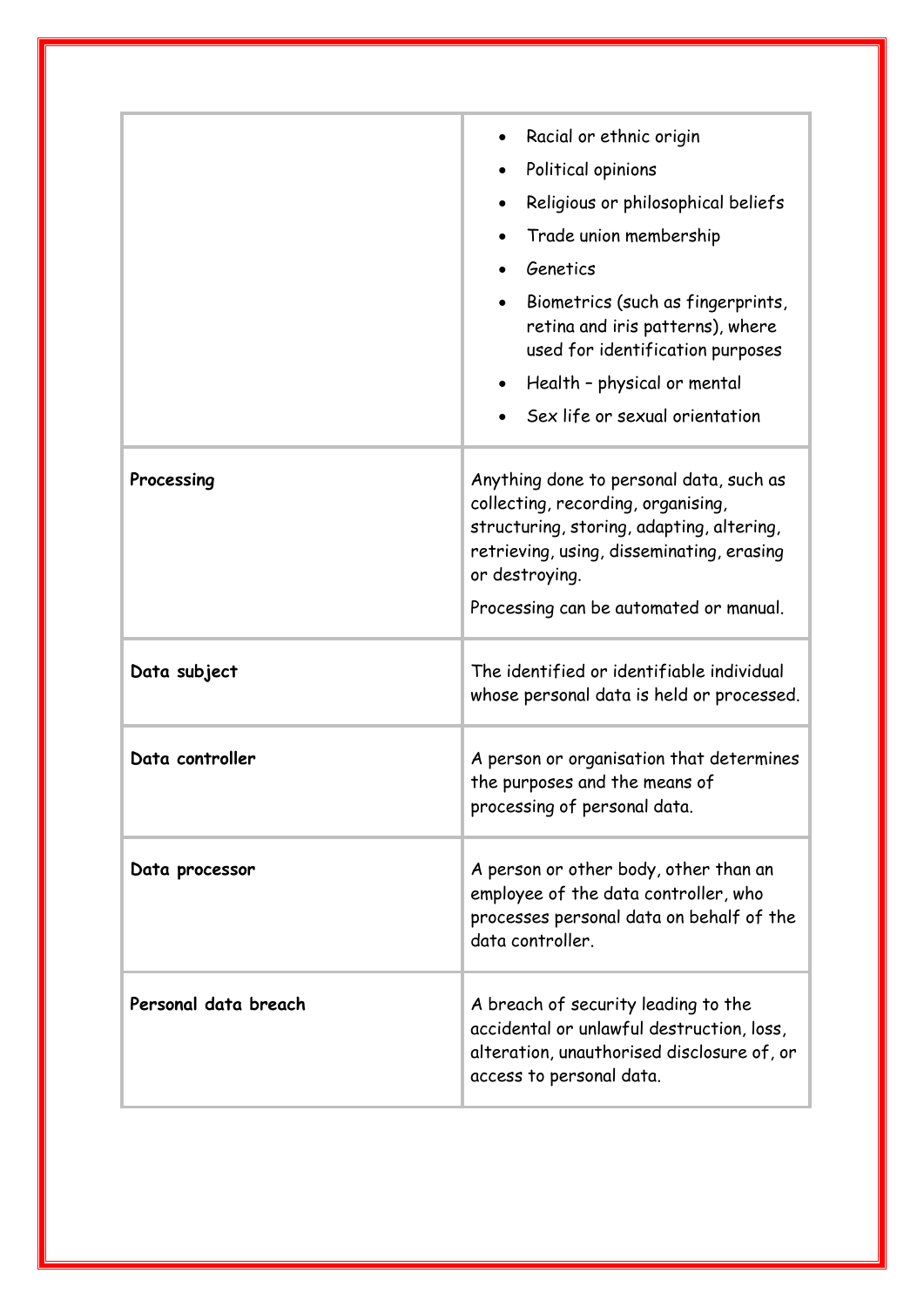# **4. The data controller**

Our school processes personal data relating to parents, pupils, staff, governors, visitors and others, and therefore is a data controller.

The school is registered as a data controller with the ICO and will renew this registration annually or as otherwise legally required.

# **5. Roles and responsibilities**

This policy applies to **all staff** employed by our school, and to external organisations or individuals working on our behalf. Staff who do not comply with this policy may face disciplinary action.

# **5.1 Governing board**

The governing board has overall responsibility for ensuring that our school complies with all relevant data protection obligations.

# **5.2 Data protection officer**

The data protection officer (DPO) is responsible for overseeing the implementation of this policy, monitoring our compliance with data protection law, and developing related policies and guidelines where applicable.

They will provide an annual report of their activities directly to the governing board and, where relevant, report to the board their advice and recommendations on school data protection issues.

The DPO is also the first point of contact for individuals whose data the school processes, and for the ICO.

Full details of the DPO's responsibilities are set out in their job description.

Our DPO is Mrs Tracy Thorley and is contactable via [tracy.thorley@staffordshire.gov.uk](mailto:tracy.thorley@staffordshire.gov.uk) or [dpo.schools@staffordshire.gov.uk](mailto:dpo.schools@staffordshire.gov.uk)

# **5.3 Headteacher**

The headteacher acts as the representative of the data controller on a day-to-day basis.

# **5.4 All staff**

Staff are responsible for:

- Collecting, storing and processing any personal data in accordance with this policy
- Informing the school of any changes to their personal data, such as a change of address
- Contacting the DPO in the following circumstances: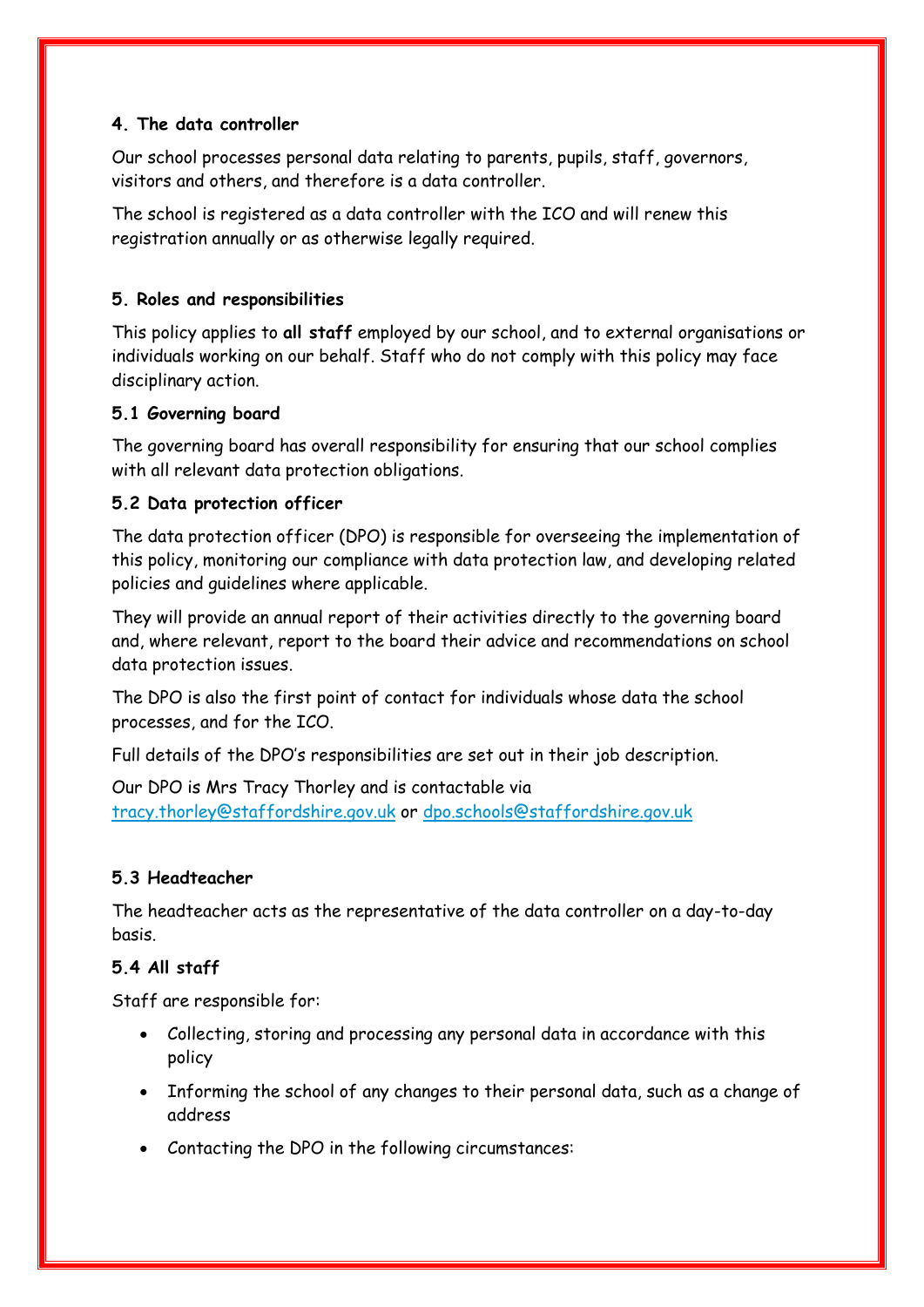- o With any questions about the operation of this policy, data protection law, retaining personal data or keeping personal data secure
- o If they have any concerns that this policy is not being followed
- o If they are unsure whether or not they have a lawful basis to use personal data in a particular way
- o If they need to rely on or capture consent, draft a privacy notice, deal with data protection rights invoked by an individual, or transfer personal data outside the European Economic Area
- $\circ$  If there has been a data breach
- o Whenever they are engaging in a new activity that may affect the privacy rights of individuals
- o If they need help with any contracts or sharing personal data with third parties

#### **6. Data protection principles**

The GDPR is based on data protection principles that our school must comply with.

The principles say that personal data must be:

- Processed lawfully, fairly and in a transparent manner
- Collected for specified, explicit and legitimate purposes
- Adequate, relevant and limited to what is necessary to fulfil the purposes for which it is processed
- Accurate and, where necessary, kept up to date
- Kept for no longer than is necessary for the purposes for which it is processed
- Processed in a way that ensures it is appropriately secure

This policy sets out how the school aims to comply with these principles.

#### **7. Collecting personal data**

#### **7.1 Lawfulness, fairness and transparency**

We will only process personal data where we have one of 6 'lawful bases' (legal reasons) to do so under data protection law:

- The data needs to be processed so that the school can **fulfil a contract** with the individual, or the individual has asked the school to take specific steps before entering into a contract
- The data needs to be processed so that the school can **comply with a legal obligation**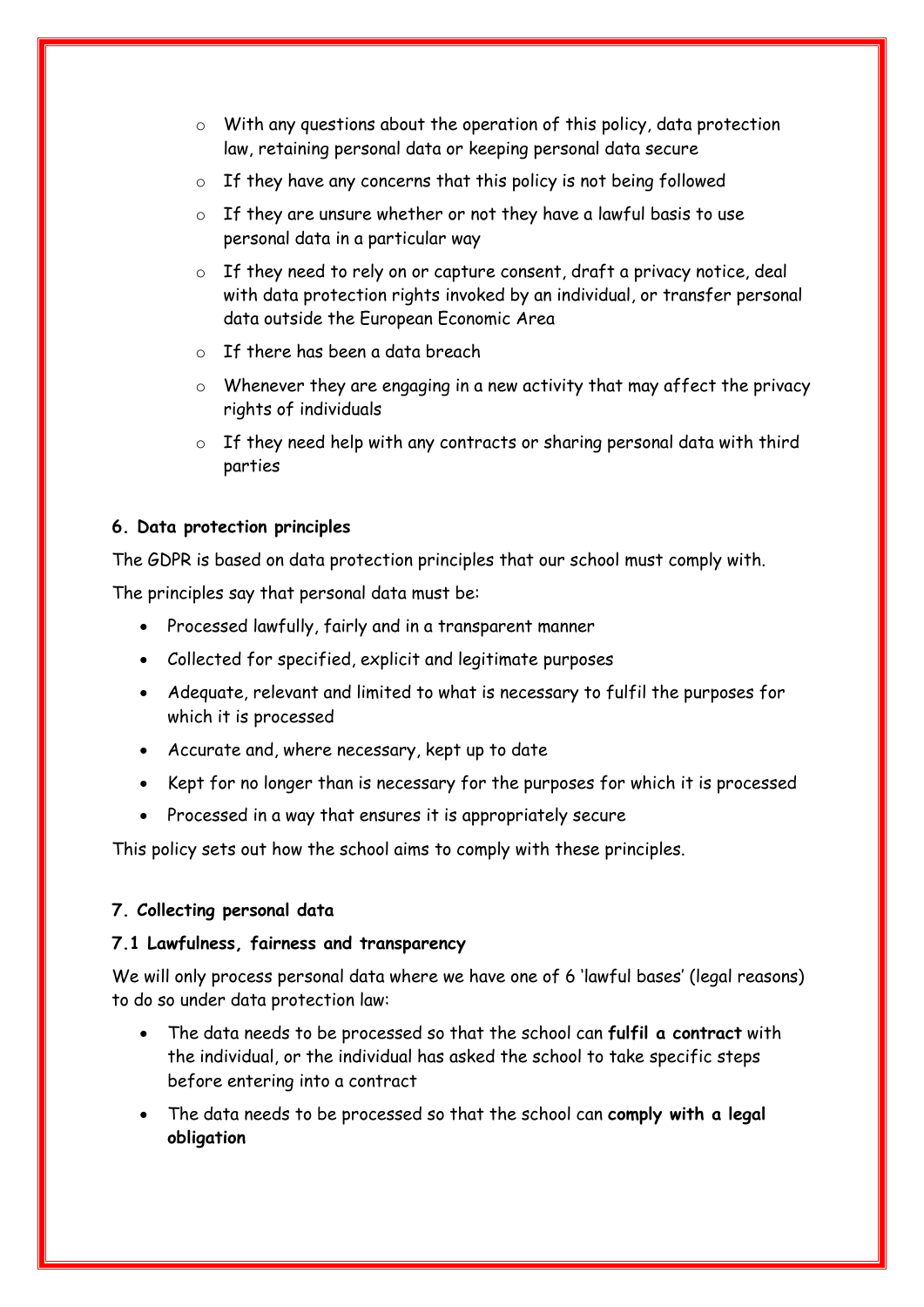- The data needs to be processed to ensure the **vital interests** of the individual e.g. to protect someone's life
- The data needs to be processed so that the school, as a public authority, can perform a task **in the public interest,** and carry out its official functions
- The data needs to be processed for the **legitimate interests** of the school or a third party (provided the individual's rights and freedoms are not overridden)
- The individual (or their parent/carer when appropriate in the case of a pupil) has freely given clear **consent**

For special categories of personal data, we will also meet one of the special category conditions for processing which are set out in the GDPR and Data Protection Act 2018.

If we offer online services to pupils, such as classroom apps, and we intend to rely on consent as a basis for processing, we will get parental consent (except for online counselling and preventive services).

# **7.2 Limitation, minimisation and accuracy**

We will only collect personal data for specified, explicit and legitimate reasons. We will explain these reasons to the individuals when we first collect their data.

If we want to use personal data for reasons other than those given when we first obtained it, we will inform the individuals concerned before we do so, and seek consent where necessary.

Staff must only process personal data where it is necessary in order to do their jobs.

When staff no longer need the personal data they hold, they must ensure it is deleted or anonymised. This will be done in accordance with the Information and Records Management Society's retention schedule for schools.

# **8. Sharing personal data**

We will not normally share personal data with anyone else, but may do so where:

- There is an issue with a pupil or parent/carer that puts the safety of our staff at risk
- We need to liaise with other agencies we will seek consent as necessary before doing this
- Our suppliers or contractors need data to enable us to provide services to our staff and pupils – for example, IT companies. When doing this, we will:
	- o Only appoint suppliers or contractors which can provide sufficient guarantees that they comply with data protection law
	- o Establish a data sharing agreement with the supplier or contractor, either in the contract or as a standalone agreement, to ensure the fair and lawful processing of any personal data we share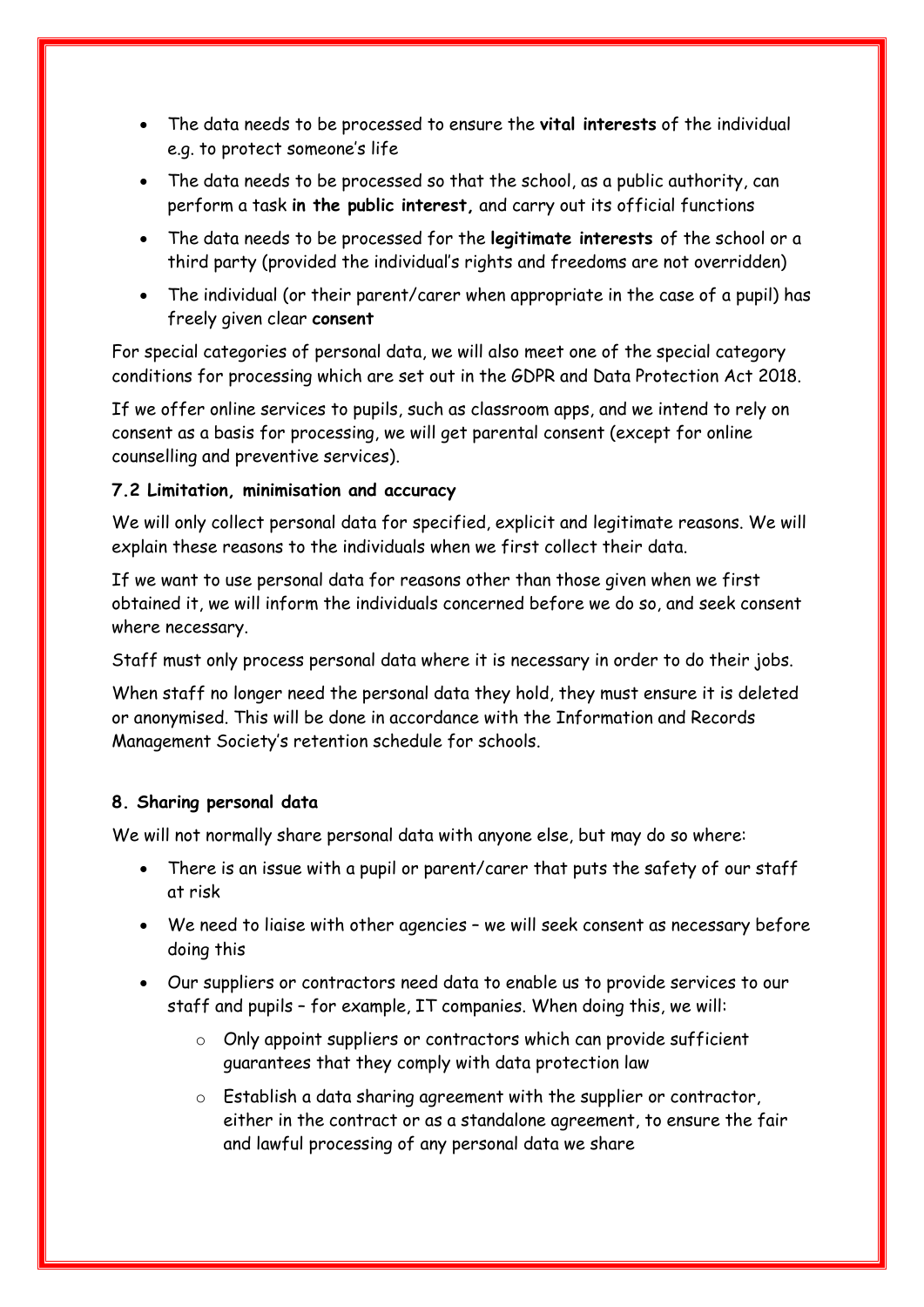o Only share data that the supplier or contractor needs to carry out their service, and information necessary to keep them safe while working with us

We will also share personal data with law enforcement and government bodies where we are legally required to do so, including for:

- The prevention or detection of crime and/or fraud
- The apprehension or prosecution of offenders
- The assessment or collection of tax owed to HMRC
- In connection with legal proceedings
- Where the disclosure is required to satisfy our safeguarding obligations
- Research and statistical purposes, as long as personal data is sufficiently anonymised or consent has been provided

We may also share personal data with emergency services and local authorities to help them to respond to an emergency situation that affects any of our pupils or staff.

Where we transfer personal data to a country or territory outside the European Economic Area, we will do so in accordance with data protection law.

# **9. Subject access requests and other rights of individuals**

# **9.1 Subject access requests**

Individuals have a right to make a 'subject access request' to gain access to personal information that the school holds about them. This includes:

- Confirmation that their personal data is being processed
- Access to a copy of the data
- The purposes of the data processing
- The categories of personal data concerned
- Who the data has been, or will be, shared with
- How long the data will be stored for, or if this isn't possible, the criteria used to determine this period
- The source of the data if not the individual
- Whether any automated decision-making is being applied to their data, and what the significance and consequences of this might be for the individual

Subject access requests should include:

- Name of individual
- Correspondence address
- Contact number and email address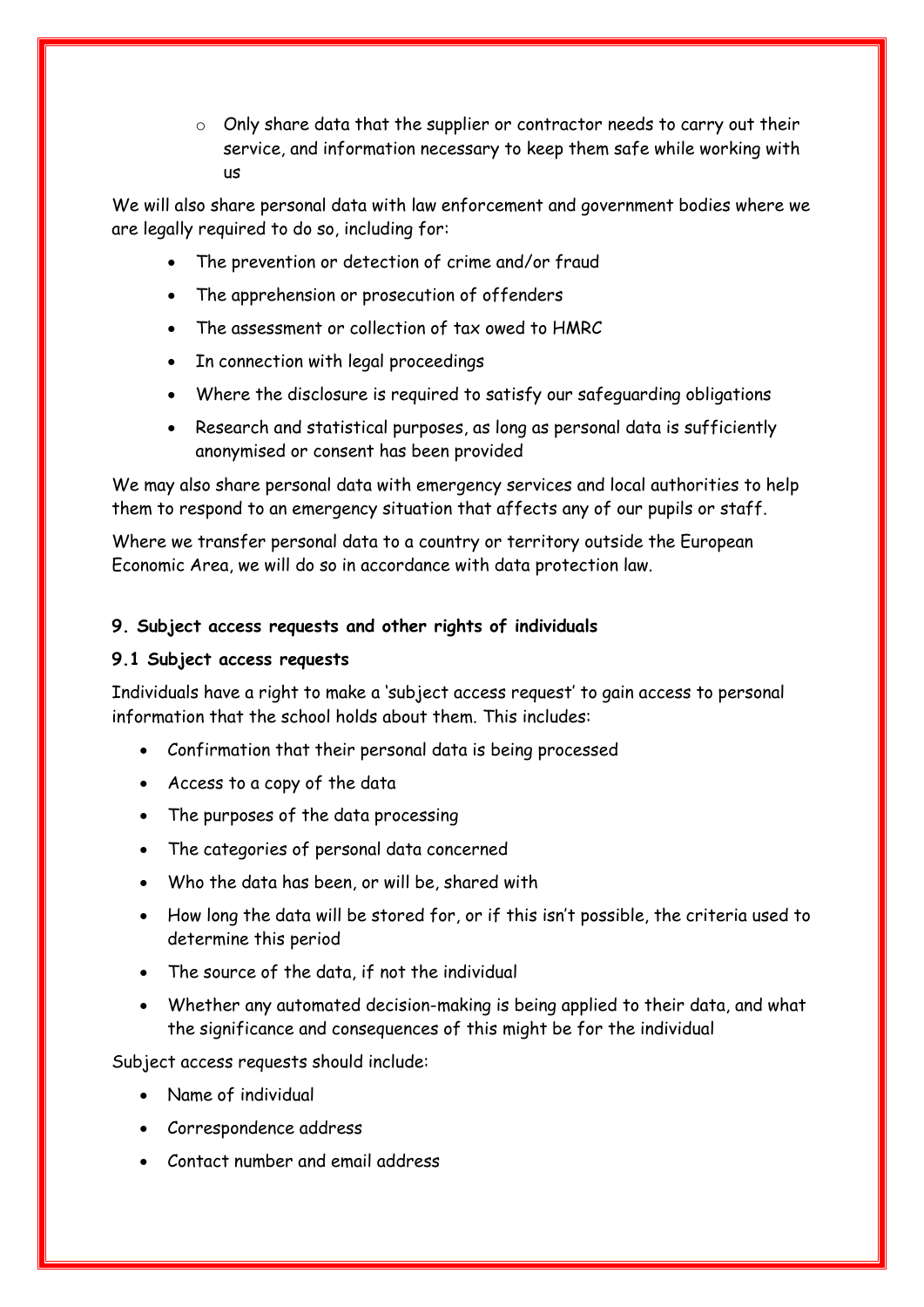Details of the information requested

If staff receive a subject access request they must immediately forward it to the DPO.

# **9.2 Children and subject access requests**

Personal data about a child belongs to that child, and not the child's parents or carers. For a parent or carer to make a subject access request with respect to their child, the child must either be unable to understand their rights and the implications of a subject access request, or have given their consent.

Children below the age of 12 are generally not regarded to be mature enough to understand their rights and the implications of a subject access request. Therefore, most subject access requests from parents or carers of pupils at our school may be granted without the express permission of the pupil. This is not a rule and a pupil's ability to understand their rights will always be judged on a case-by-case basis.

# **9.3 Responding to subject access requests**

When responding to requests, we:

- May ask the individual to provide 2 forms of identification
- May contact the individual via phone to confirm the request was made
- Will respond without delay and within 1 month of receipt of the request unless this falls during school holiday periods. In these circumstances we will respond within 20 school days of the request being made – over normal school working hours not including holiday periods.
- Will provide the information free of charge
- May tell the individual we will comply within 3 months of receipt of the request, where a request is complex or numerous. We will inform the individual of this within 1 month, and explain why the extension is necessary

We will not disclose information if it:

- Might cause serious harm to the physical or mental health of the pupil or another individual
- Would reveal that the child is at risk of abuse, where the disclosure of that information would not be in the child's best interests
- Is contained in adoption or parental order records
- Is given to a court in proceedings concerning the child

If the request is unfounded or excessive, we may refuse to act on it, or charge a reasonable fee which takes into account administrative costs.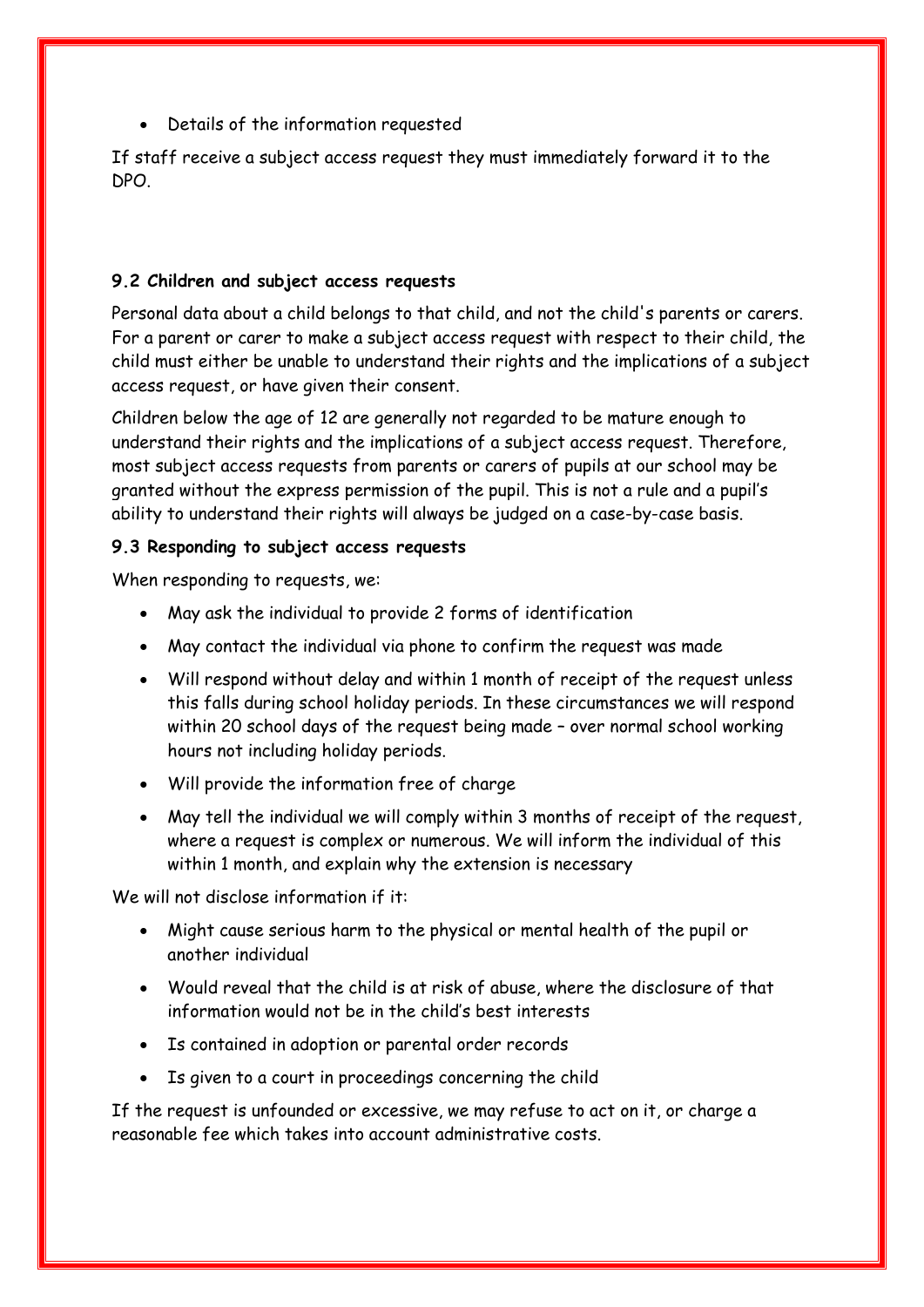A request will be deemed to be unfounded or excessive if it is repetitive, or asks for further copies of the same information.

When we refuse a request, we will tell the individual why, and tell them they have the right to complain to the ICO.

# **9.4 Other data protection rights of the individual**

In addition to the right to make a subject access request (see above), and to receive information when we are collecting their data about how we use and process it (see section 7), individuals also have the right to:

- Withdraw their consent to processing at any time
- Ask us to rectify, erase or restrict processing of their personal data, or object to the processing of it (in certain circumstances)
- Prevent use of their personal data for direct marketing
- Challenge processing which has been justified on the basis of public interest
- Request a copy of agreements under which their personal data is transferred outside of the European Economic Area
- Object to decisions based solely on automated decision making or profiling (decisions taken with no human involvement, that might negatively affect them)
- Prevent processing that is likely to cause damage or distress
- Be notified of a data breach in certain circumstances
- Make a complaint to the ICO
- Ask for their personal data to be transferred to a third party in a structured, commonly used and machine-readable format (in certain circumstances)

Individuals should submit any request to exercise these rights to the DPO. If staff receive such a request, they must immediately forward it to the DPO.

#### **10. Parental requests to see the educational record**

Parents, or those with parental responsibility, have a legal right to free access to their child's educational record (which includes most information about a pupil) within 15 school days of receipt of a written request.

#### **11. Photographs and videos**

As part of our school activities, we may take photographs and record images of individuals within our school.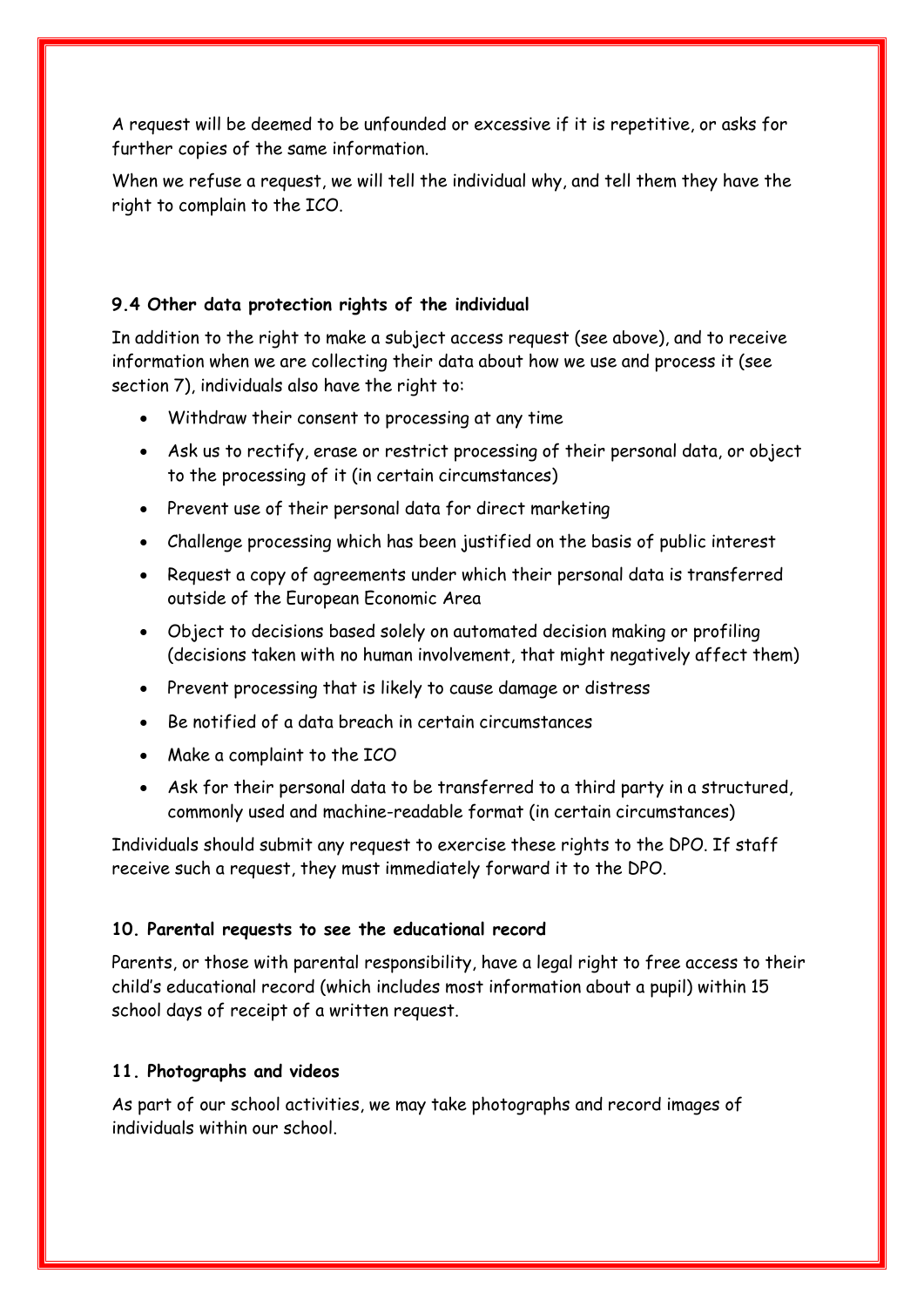We will obtain written consent from parents/carers for photographs and videos to be taken of their child for communication, marketing and promotional materials. We will clearly explain how the photograph and/or video will be used to both the parent/carer and pupil.

Uses may include:

- Within school on notice boards and in school magazines, brochures, newsletters, etc.
- Outside of school by external agencies such as the school photographer, newspapers, campaigns
- Online on our school website or social media pages

Consent can be refused or withdrawn at any time. If consent is withdrawn, we will delete the photograph or video and not distribute it further.

When using photographs and videos in this way we will not accompany them with any other personal information about the child, to ensure they cannot be identified.

See our safeguarding policy and photography policy for more information on our use of photographs and videos.

# **12. Data protection by design and default**

We will put measures in place to show that we have integrated data protection into all of our data processing activities, including:

- Appointing a suitably qualified DPO, and ensuring they have the necessary resources to fulfil their duties and maintain their expert knowledge
- Only processing personal data that is necessary for each specific purpose of processing, and always in line with the data protection principles set out in relevant data protection law (see section 6)
- Completing privacy impact assessments where the school's processing of personal data presents a high risk to rights and freedoms of individuals, and when introducing new technologies (the DPO will advise on this process)
- Integrating data protection into internal documents including this policy, any related policies and privacy notices
- Regularly training members of staff on data protection law, this policy, any related policies and any other data protection matters; we will also keep a record of attendance
- Regularly conducting reviews and audits to test our privacy measures and make sure we are compliant
- Maintaining records of our processing activities, including:
	- o For the benefit of data subjects, making available the name and contact details of our school and DPO and all information we are required to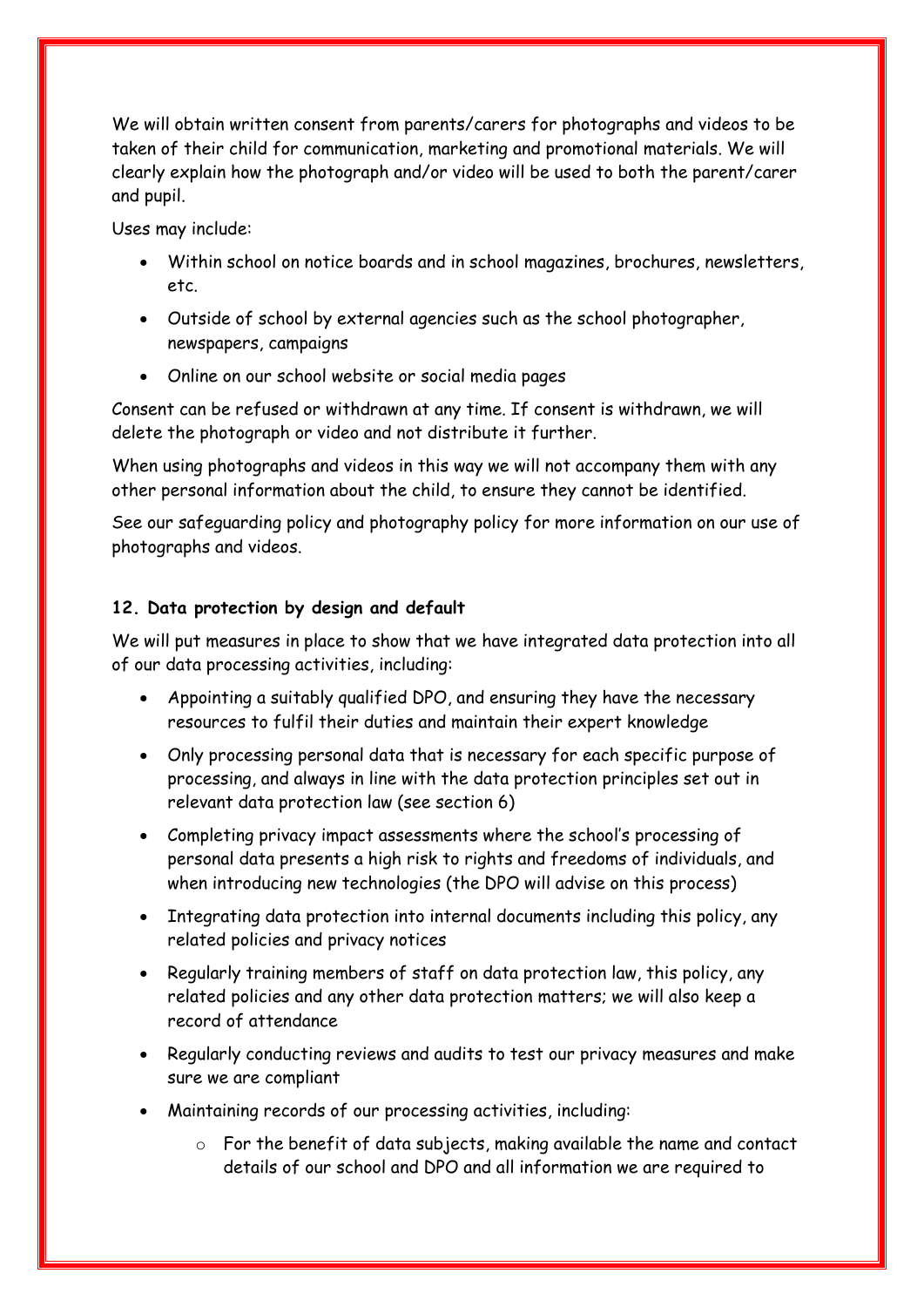share about how we use and process their personal data (via our privacy notices)

o For all personal data that we hold, maintaining an internal record of the type of data, data subject, how and why we are using the data, any thirdparty recipients, how and why we are storing the data, retention periods and how we are keeping the data secure

# **13. Data security and storage of records**

We will protect personal data and keep it safe from unauthorised or unlawful access, alteration, processing or disclosure, and against accidental or unlawful loss, destruction or damage.

In particular:

- Paper-based records and portable electronic devices, such as laptops and hard drives that contain personal data are kept under lock and key when not in use
- Papers containing confidential personal data must not be left on office and classroom desks, on staffroom tables, pinned to notice/display boards, or left anywhere else where there is general access
- Where personal information needs to be taken off site, staff must sign it in and out from the school office
- Passwords that are at least 8 characters long containing letters and numbers are used to access school computers, laptops and other electronic devices. Staff and pupils are reminded to change their passwords at regular intervals
- Encryption software is used to protect all portable devices and removable media, such as laptops and USB devices
- Staff, pupils or governors who store personal information on their personal devices are expected to follow the same security procedures as for schoolowned equipment (see our online safety policy and acceptable use agreement)
- Where we need to share personal data with a third party, we carry out due diligence and take reasonable steps to ensure it is stored securely and adequately protected (see section 8)

#### **14. Disposal of records**

Personal data that is no longer needed will be disposed of securely. Personal data that has become inaccurate or out of date will also be disposed of securely, where we cannot or do not need to rectify or update it.

For example, we will shred or incinerate paper-based records, and overwrite or delete electronic files. We may also use a third party to safely dispose of records on the school's behalf. If we do so, we will require the third party to provide sufficient guarantees that it complies with data protection law.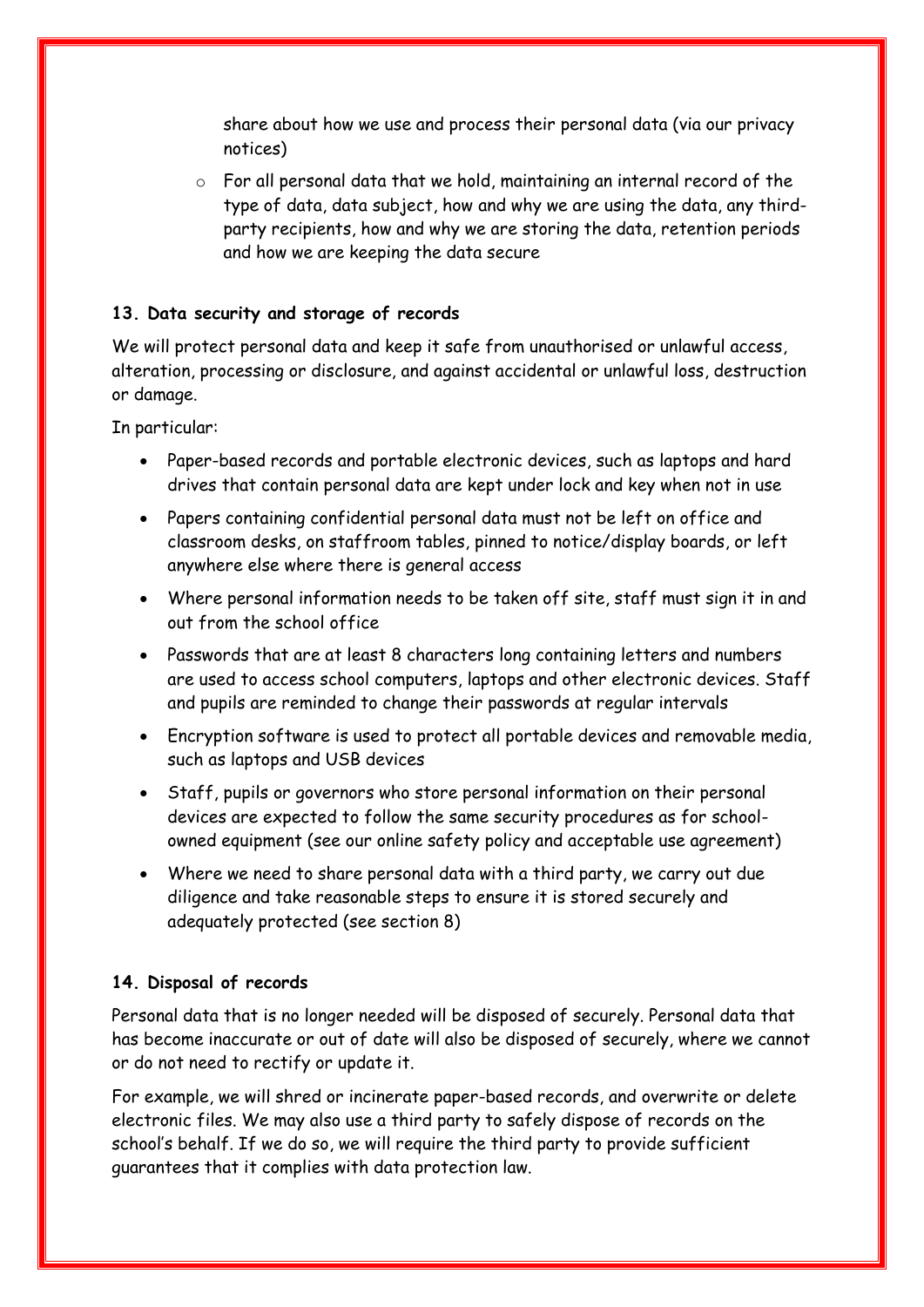# **15. Personal data breaches**

The school will make all reasonable endeavours to ensure that there are no personal data breaches.

In the unlikely event of a suspected data breach, we will follow the procedure set out in appendix 1.

When appropriate, we will report the data breach to the ICO within 72 hours. Such breaches in a school context may include, but are not limited to:

- A non-anonymised dataset being published on the school website which shows the exam results of pupils eligible for the pupil premium
- Safeguarding information being made available to an unauthorised person
- The theft of a school laptop containing non-encrypted personal data about pupils

# **16. Training**

All staff and governors are provided with data protection training as part of their induction process.

Data protection will also form part of continuing professional development, where changes to legislation, guidance or the school's processes make it necessary.

# **17. Monitoring arrangements**

The DPO is responsible for monitoring and reviewing this policy.

This policy will be reviewed and updated if necessary when the Data Protection Bill receives royal assent and becomes law (as the Data Protection Act 2018) – if any changes are made to the bill that affect our school's practice. Otherwise, or from then on, this policy will be reviewed **every 2 years** and shared with the full governing board.

# **18. Links with other policies**

This data protection policy is linked to our:

- Freedom of information publication scheme
- Privacy Notice
- Safeguarding Policy
- Online Safety Policy
- Acceptable Use Agreements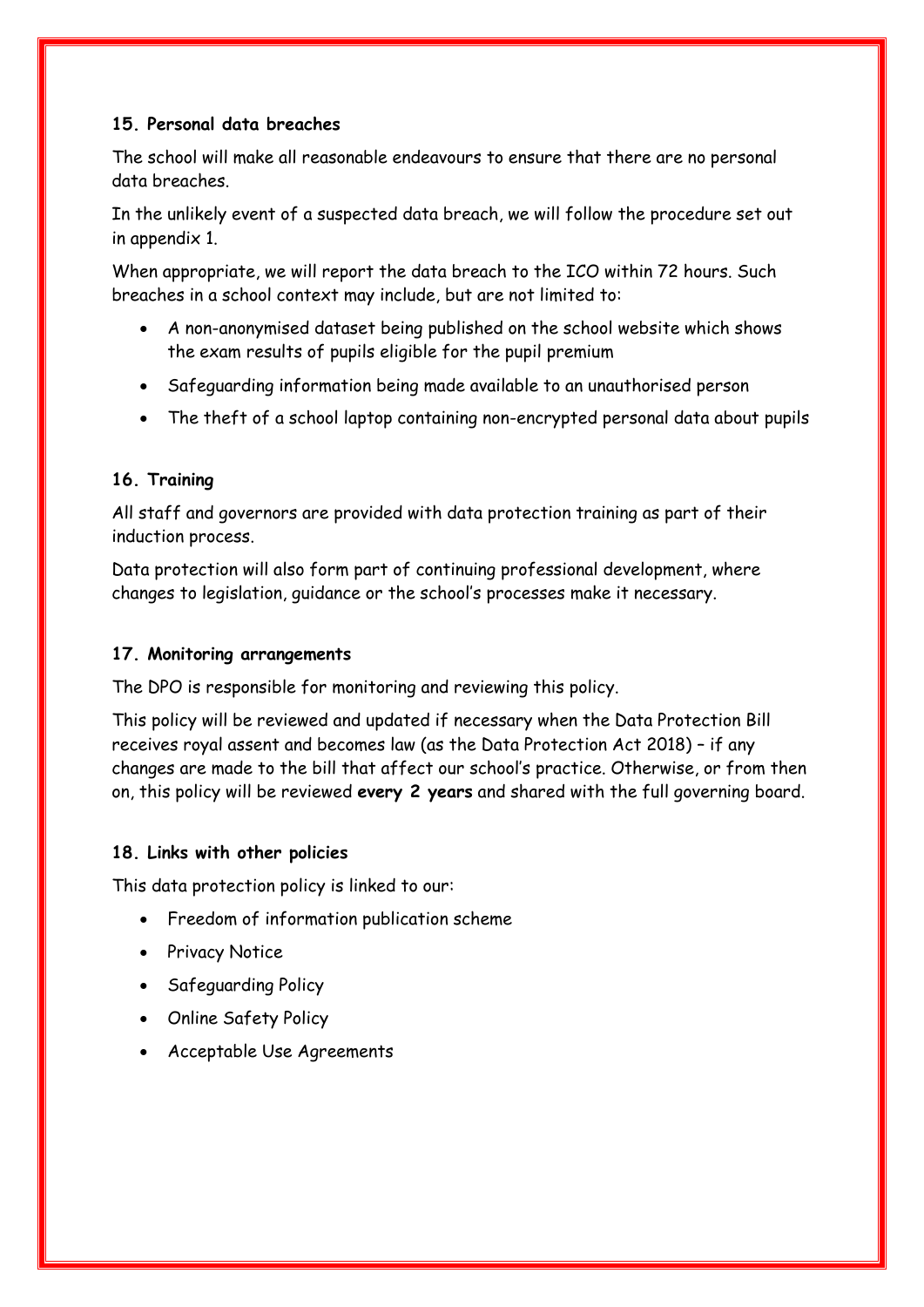#### **Appendix 1: Personal data breach procedure**

This procedure is based on [guidance on personal data breaches](https://ico.org.uk/for-organisations/guide-to-the-general-data-protection-regulation-gdpr/personal-data-breaches/) produced by the ICO.

- On finding or causing a breach, or potential breach, the staff member or data processor must immediately notify the DPO
- The DPO will investigate the report, and determine whether a breach has occurred. To decide, the DPO will consider whether personal data has been accidentally or unlawfully:
	- o Lost
	- o Stolen
	- o Destroyed
	- o Altered
	- o Disclosed or made available where it should not have been
	- o Made available to unauthorised people
- The DPO will alert the headteacher and the chair of governors
- The DPO will make all reasonable efforts to contain and minimise the impact of the breach, assisted by relevant staff members or data processors where necessary. (Actions relevant to specific data types are set out at the end of this procedure)
- The DPO will assess the potential consequences, based on how serious they are, and how likely they are to happen
- The DPO will work out whether the breach must be reported to the ICO. This must be judged on a case-by-case basis. To decide, the DPO will consider whether the breach is likely to negatively affect people's rights and freedoms, and cause them any physical, material or non-material damage (e.g. emotional distress), including through:
	- o Loss of control over their data
	- o Discrimination
	- o Identify theft or fraud
	- o Financial loss
	- o Unauthorised reversal of pseudonymisation (for example, key-coding)
	- o Damage to reputation
	- o Loss of confidentiality
	- o Any other significant economic or social disadvantage to the individual(s) concerned

If it's likely that there will be a risk to people's rights and freedoms, the DPO must notify the ICO.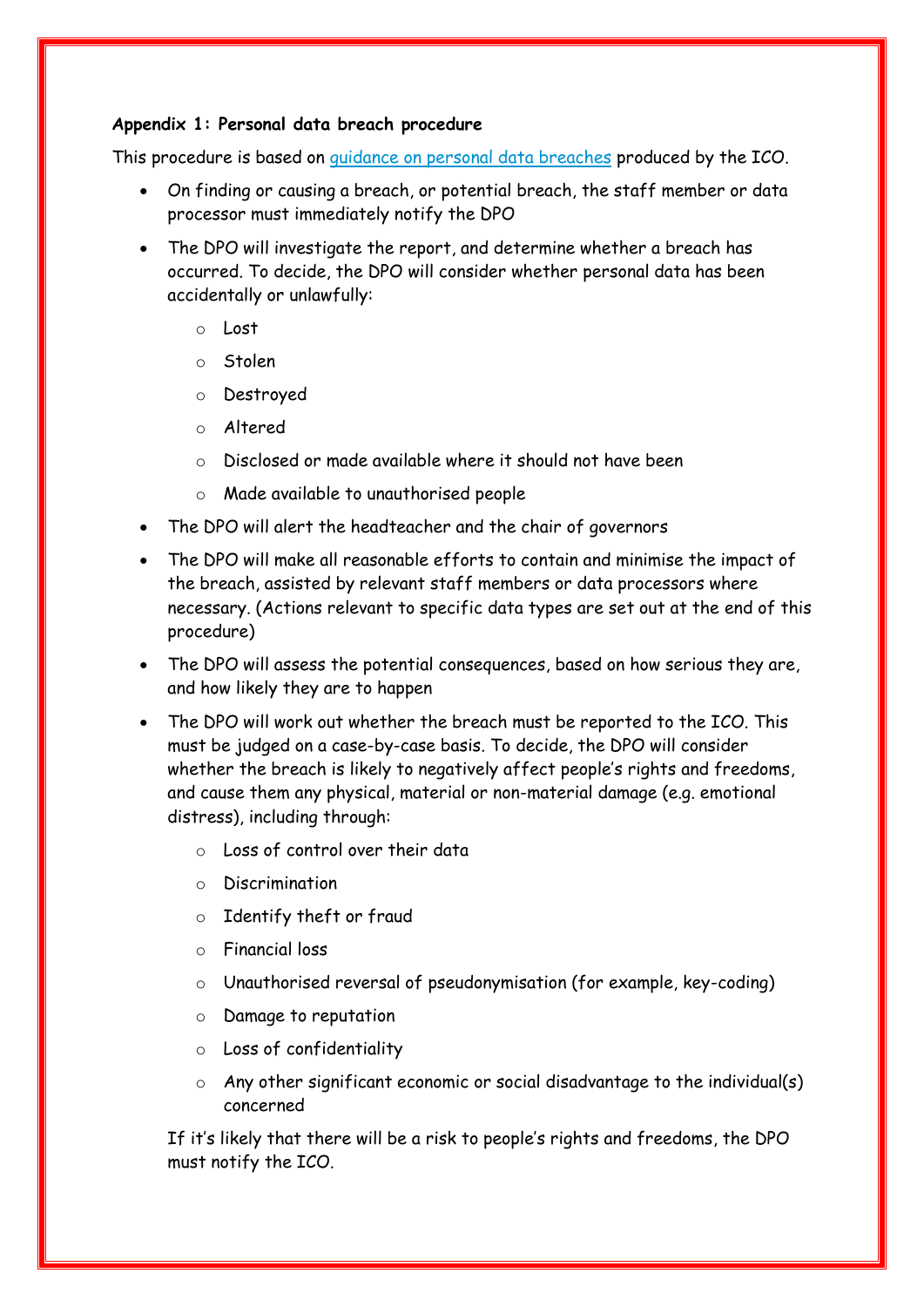- The DPO will document the decision (either way), in case it is challenged at a later date by the ICO or an individual affected by the breach. Documented decisions are stored on the school admin network.
- Where the ICO must be notified, the DPO will do this via the 'report a breach' [page of the ICO website](https://ico.org.uk/for-organisations/report-a-breach/) within 72 hours. As required, the DPO will set out:
	- $\circ$  A description of the nature of the personal data breach including, where possible:
		- The categories and approximate number of individuals concerned
		- The categories and approximate number of personal data records concerned
	- o The name and contact details of the DPO
	- o A description of the likely consequences of the personal data breach
	- o A description of the measures that have been, or will be taken, to deal with the breach and mitigate any possible adverse effects on the individual(s) concerned
- If all the above details are not yet known, the DPO will report as much as they can within 72 hours. The report will explain that there is a delay, the reasons why, and when the DPO expects to have further information. The DPO will submit the remaining information as soon as possible
- The DPO will also assess the risk to individuals, again based on the severity and likelihood of potential or actual impact. If the risk is high, the DPO will promptly inform, in writing, all individuals whose personal data has been breached. This notification will set out:
	- o The name and contact details of the DPO
	- o A description of the likely consequences of the personal data breach
	- $\circ$  A description of the measures that have been, or will be, taken to deal with the data breach and mitigate any possible adverse effects on the individual(s) concerned
- The DPO will notify any relevant third parties who can help mitigate the loss to individuals – for example, the police, insurers, banks or credit card companies
- The DPO will document each breach, irrespective of whether it is reported to the ICO. For each breach, this record will include the:
	- o Facts and cause
	- o Effects
	- o Action taken to contain it and ensure it does not happen again (such as establishing more robust processes or providing further training for individuals)

Records of all breaches will be stored on the school admin network.